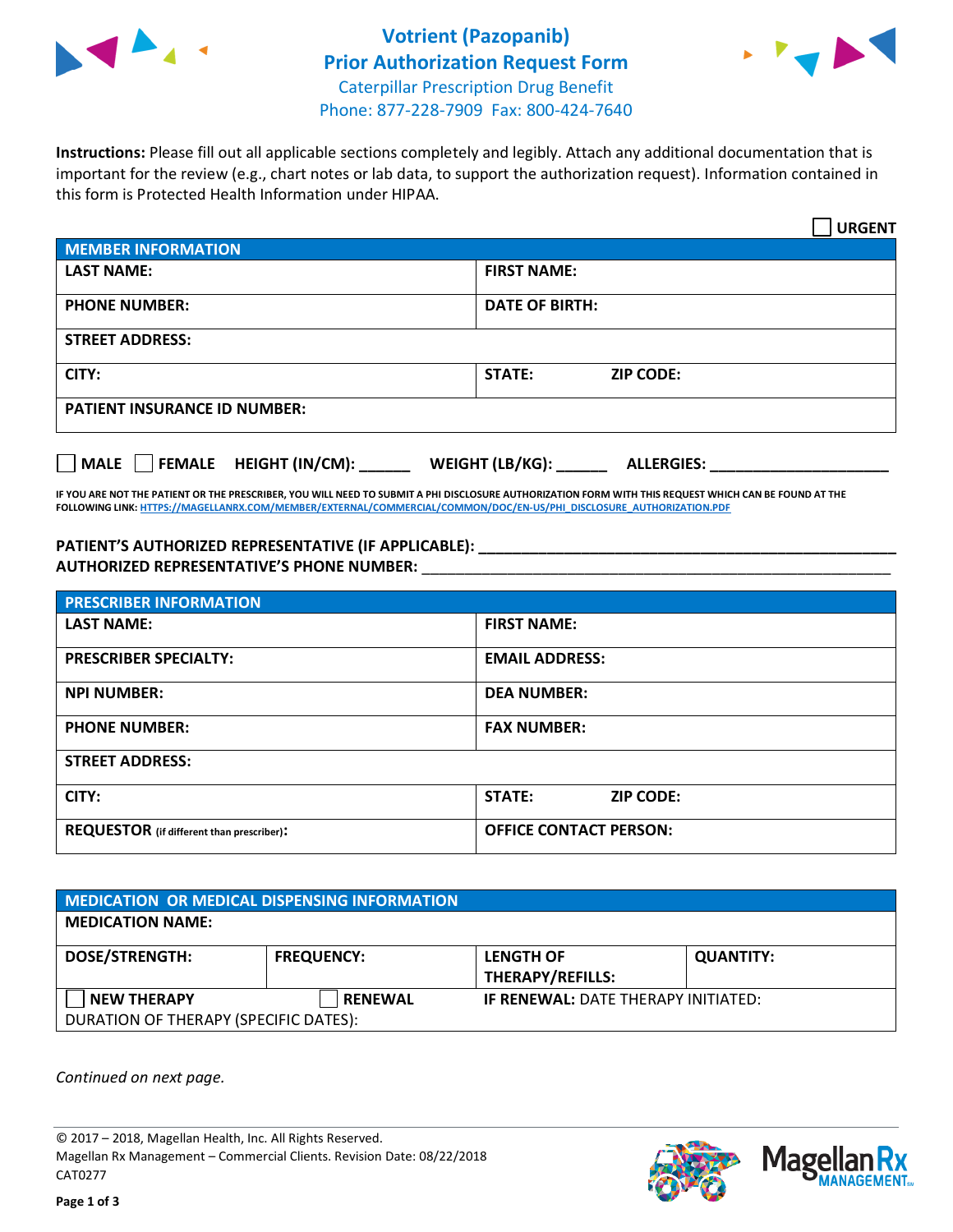



| MEMBER'S LAST NAME: NAME:                                                                                                                                                                                                                                                                                                                                                                                                                                                                     | <b>MEMBER'S FIRST NAME:</b>                                                                                                                                                                                                                                                                                                                                                                                                                   |                                                       |
|-----------------------------------------------------------------------------------------------------------------------------------------------------------------------------------------------------------------------------------------------------------------------------------------------------------------------------------------------------------------------------------------------------------------------------------------------------------------------------------------------|-----------------------------------------------------------------------------------------------------------------------------------------------------------------------------------------------------------------------------------------------------------------------------------------------------------------------------------------------------------------------------------------------------------------------------------------------|-------------------------------------------------------|
|                                                                                                                                                                                                                                                                                                                                                                                                                                                                                               | 1. HAS THE PATIENT TRIED ANY OTHER MEDICATIONS FOR THIS CONDITION?                                                                                                                                                                                                                                                                                                                                                                            | YES (if yes, complete below)<br><b>NO</b>             |
| <b>MEDICATION/THERAPY (SPECIFY</b><br>DRUG NAME AND DOSAGE):                                                                                                                                                                                                                                                                                                                                                                                                                                  | <b>DURATION OF THERAPY (SPECIFY</b><br>DATES):                                                                                                                                                                                                                                                                                                                                                                                                | <b>RESPONSE/REASON FOR</b><br><b>FAILURE/ALLERGY:</b> |
| <b>2. LIST DIAGNOSES:</b>                                                                                                                                                                                                                                                                                                                                                                                                                                                                     |                                                                                                                                                                                                                                                                                                                                                                                                                                               | <b>ICD-10:</b>                                        |
| □ Advanced renal cell carcinoma (RCC)<br>□ Other diagnosis: _________________________ICD-10_____________________________                                                                                                                                                                                                                                                                                                                                                                      |                                                                                                                                                                                                                                                                                                                                                                                                                                               |                                                       |
| PRIOR AUTHORIZATION.                                                                                                                                                                                                                                                                                                                                                                                                                                                                          | 3. REQUIRED CLINICAL INFORMATION: PLEASE PROVIDE ALL RELEVANT CLINICAL INFORMATION TO SUPPORT A                                                                                                                                                                                                                                                                                                                                               |                                                       |
| staging system?* □ Yes □ No<br>*Please provide documentation.<br>*Please provide documentation.<br>Select how Votrient is being used from the following:*<br>$\Box$ As first line therapy<br>$\square$ As second line therapy<br>$\Box$ As third line therapy or beyond<br><b>Reauthorization:</b><br>If this is a reauthorization request, answer the following question:<br>spread?* $\Box$ Yes $\Box$ No<br>*Please provide documentation.<br>physician feels is important to this review? | Is the histology of the disease predominantly conventional (clear cell)?* $\Box$ Yes $\Box$ No<br>*Submit clinical notes documenting clinical course and any past treatments tried.<br>Has the patient experienced tumor response with stabilization of disease or decrease in the size of tumor or tumor<br>Are there any other comments, diagnoses, symptoms, medications tried or failed, and/or any other information the                 |                                                       |
| information is received.                                                                                                                                                                                                                                                                                                                                                                                                                                                                      | Please note: Not all drugs/diagnosis are covered on all plans. This request may be denied unless all required<br>ATTESTATION: I attest the information provided is true and accurate to the best of my knowledge. I understand that<br>the Health Plan, insurer, Medical Group or its designees may perform a routine audit and request the medical<br>information necessary to verify the accuracy of the information reported on this form. |                                                       |
| Prescriber Signature or Electronic I.D. Verification:<br>© 2017 - 2018, Magellan Health, Inc. All Rights Reserved.<br>Magellan Rx Management - Commercial Clients. Revision Date: 08/22/2018<br>CAT0277                                                                                                                                                                                                                                                                                       |                                                                                                                                                                                                                                                                                                                                                                                                                                               | Date:<br>Mage                                         |